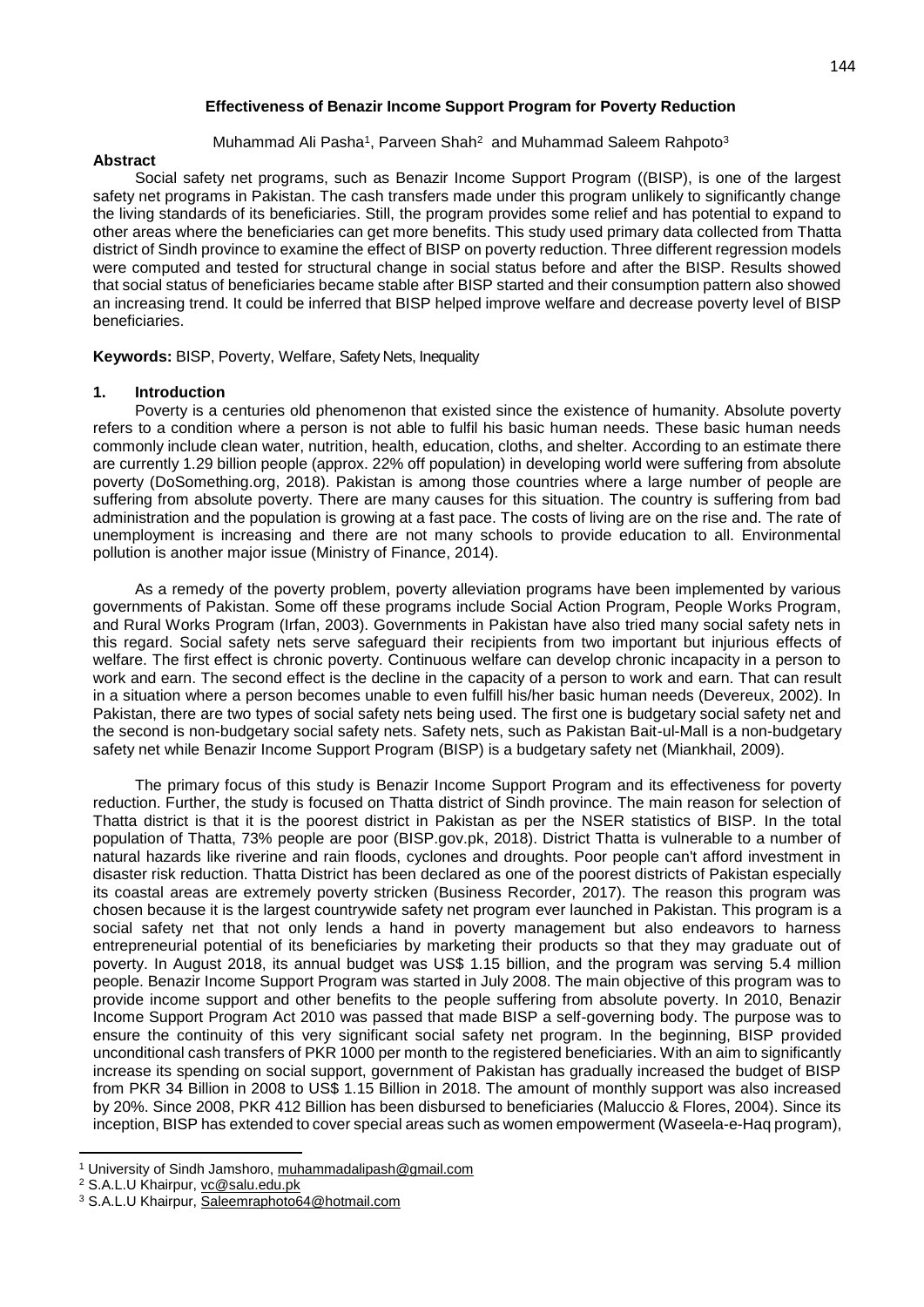skill training (Waseela-e-Rozgar program), and healthcare (Waseela-e-Sehat program) (BISP, 2011). BISP has also introduced many innovations. These include National Socio-Economic Registry (NSER), and Ecommerce. NSER is a database containing information on the socioeconomic status of over 27 million households across Pakistan. BISP data/NSER is used for provision of BISP benefits. BISP started e-commerce for the financial empowerment of its beneficiaries across the country. BISP uses e-commerce to promote handicraft skills of fits beneficiaries and create a softer image of the Country (Miankhail, 2009).

Following are the research questions of this study.

- What is the effect of BISP in poverty alleviation in the selected district?
- What is the difference in social status and consumption of beneficiaries of BISP before and after the program?

Following are the objectives of this study:

- To assess the impact of Benazir Income Support Program on poverty alleviation in district Thatta of Sindh
- To assess the differential in social status and consumption of BISP beneficiaries

This article is divided into five sections. After providing introduction in first section, the section two will provided review of relevant literature on poverty and safety nets. The literature review will be followed by discussion of research methodology in section three. Section four will discuss research findings and relevant hypotheses. Concluding remarks will be provided in section five.

## **2. Literature Review**

 Various studies have been conducted to assess the impact of cash transfers to the poor. In one such study on 9000 elderly poor households of South Africa, Case and Deaton (Case & Deaton, 1992) found that poor households spent pension income in much the same way as other income. It seemed that the households considered every dollar a dollar irrespective of its source. The results were significant because the participants of this study were randomly selected from all races and areas and the sample included the so-called independent households as well. Testing social safety nets, Ravallion et, al. (1994) found that cash transfers played an important part in decreasing poverty level and increasing consumption. Hicks and Wodon (2000) found that during financial crisis, fiscal constraints make social spending pro-cyclical rather than countercyclical. As such, it appears that fiscal constraints make social protection spending unprotected. Schultz (2001), in his study of school education subsidies, found that school enrolment figures of beneficiaries were higher than those who did not receive the subsidy.

 Studies have also been conducted for the impact of the other aspect of safety nets programs i.e. in-kind transfer. In one such study, Nino and Dorosh (2002) studied the impact of in-kind transfers on household food consumption in Bangladesh. Results showed that in-kind transfer (in form of food) increased enrolment in school education. The study of Duflo (2003) showed that large cash transfer program impacted children's nutritional status and the gender of the recipient affected that impact. Cash transfer (in the form of pensions) received by women had a large impact on the nutritional status of girls but little effect on that of boys. No similar effect was observed for pensions received by men.

 Researchers have also found that safety nets programs do not produce their desired results. In his study of social safety net programs in Vietnam, Walle ((2003) showed that social safety net programs were unable to produce significant impact on the consumption pattern of beneficiaries. The social safety net program was not able to provide a safety net for protecting the living standards of poor. Jalan and Ravallion (2003) studied the impact of benefits on anti-poverty program in Argentina. The results showed that the program was highly attractive to the poor and the program's benefit incidence was decidedly pro-poor. The study of Imai (2003) investigated the dynamic aspects of anti-poverty interventions with a special focus on the effects of preventing the non-poor from slipping into poverty. Imai studied Employment Guarantee Scheme (EGS) in rural India as a social safety net. Imai found that he EGS was effective in reducing poverty in the long-run. In a study off social grants as social safety net, Booysen (2004) found that social grants played an important role in poverty alleviation.

## **2.1 Hypotheses**

 Following are the hypotheses of this study. H1: There is a break point i.e. the data set cannot be represented with a single regression line H2: There is no proof of structural instability.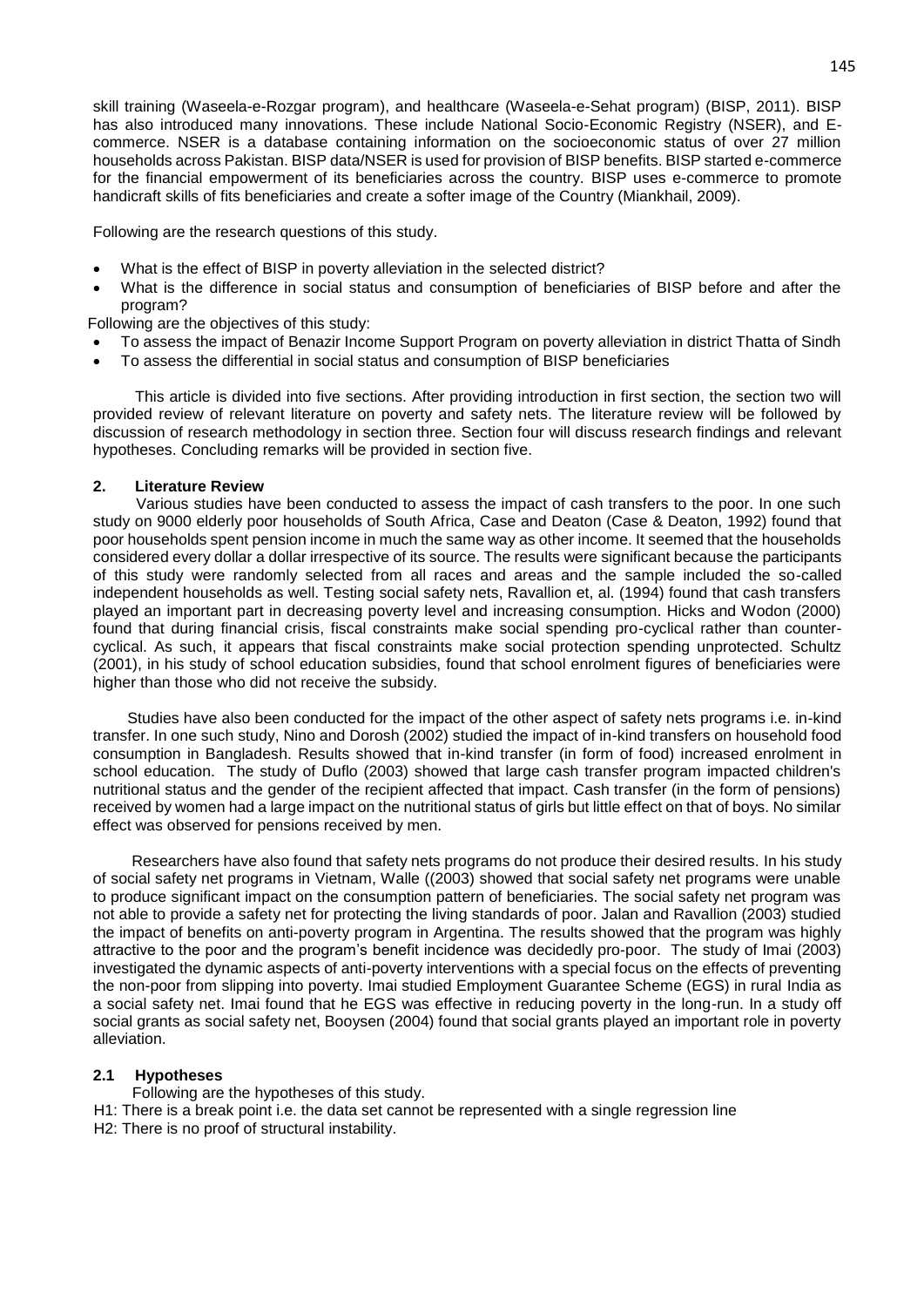#### **3. Methodology**

### **3.1 Sampling**

 In this study, we used proportionate sampling where the data of 237 BISP beneficiaries was collected from 11 tehsils of Thatta district. The total number of BISP beneficiaries in Thatta district was 20159. To measure consumption, we tool monthly household expenditure as proxy variable. Following is the details of dependent and independent variables used in this study.

*Dependent Variable:* Monthly Household Expenditure = MHE *Independent Variables*

| Variable         | <b>Variable Description</b>                                     | <b>Possible Values</b>       |
|------------------|-----------------------------------------------------------------|------------------------------|
| Name             |                                                                 |                              |
| <b>DISABLE</b>   | Whether the beneficiary household has disabled people in family | Yes/No                       |
| <b>LITERACY</b>  | Level of literacy of beneficiary household head                 | Literate/Illiterate          |
| <b>GENDER</b>    | Gender of beneficiary head of household                         | Male/Female                  |
| LOWN             | Land ownership of beneficiary household                         | Have Land Ownership/Don't    |
|                  |                                                                 | Have Land Ownership          |
| <b>LOAN</b>      | Loan obtained by beneficiary household                          | Yes/No                       |
| <b>LOANAP</b>    | Loan obtained by beneficiary household after program            | Yes/No                       |
| <b>LOANBP</b>    | Loan obtained by beneficiary household before program           | Yes/No                       |
| <b>FAMILY</b>    | No. of family members of beneficiary household                  | A Number                     |
| LANIMAL          | Total no. of large animals owned by beneficiary household       | A Number                     |
| LANIMALAP        | Total no. of large animals (cows and buffalos) owned by         | A Number                     |
|                  | beneficiary household after program                             |                              |
| LANIMALAP        | Total no. of large animals owned by beneficiary household       | A Number                     |
|                  | before program                                                  |                              |
| <b>SANIMAL</b>   | Total no. of small animals (Sheep and Goats) owned by           | A Number                     |
|                  | beneficiary household                                           |                              |
| SANIMALAP        | Total no. of small animals owned by beneficiary household after | A Number                     |
|                  | program                                                         |                              |
| <b>SANIMALBP</b> | Total no. of small animals owned by beneficiary household       | A Number                     |
|                  | before program                                                  |                              |
| <b>SHOCK</b>     | Whether the beneficiary household has met unexpected            | Yes/No                       |
|                  | economic shocks                                                 |                              |
| <b>WORK</b>      | Work status of beneficiary household                            | Employed/Not Employed        |
| <b>WORKAP</b>    | Work status of beneficiary household head after program         | <b>Employed/Not Employed</b> |
| <b>WORKBP</b>    | Work status of beneficiary household head before program        | <b>Employed/Not Employed</b> |

The variable of disability was used to check whether disability of beneficiary was a factor that impacted expenditure of household. Under the BISP poverty ranking mechanism, a poverty score is assigned to each beneficiary based on multiple factors. A family that has disabled person(s) gets an additional score of 5 added to their total poverty ranking score. The unexpected shock variable was added to gauge the impact of unexpected events (such as flood, death of an animal etc.) on the dependent variable i.e. monthly expenditure of household.

This study was concerned to find the impact of BISP on poverty reduction. As such, major focus of this study was that whether the social status of beneficiaries changed after BISP or not. To measure that effect, this study used Chow test to see whether there were any structural changes in the social status of beneficiaries after the BISP program. In Chow test, a given sample is divided into multiple structures. A regression equation is estimated for each structure (or model). Sum of Squared Residuals (SSR) is calculated for each structure (or model). The SSR is also calculated for the entire sample. Then, SSR from each structure (or model) is compared with SSR of entire sample. Here we developed three structures (or models) as follows. Structure 1 (or Model 1) was based on data before BISP. The second structure (or second model) was based on data after BISP. The third structure (or third model) was based on the entire sample. The SSRs of different structures were labeled as  $SSR_{n1}$ , and  $SSR_{n2}$ ,  $SSR_n$ , respectively. The F-static was calculated using following equation.

$$
\frac{(SSR_n-(SSR_{n1}+SSR_{n2})) k /}{(SSR_{n1}+SSR_{n2})/(n_1+n_2+2k)}
$$

Here, k represents the number of parameters estimated in the regression equation of each structure. For this case k = 2. The calculated F-static was compared with the F  $(kn1+n2+2k)$  for the required significance level. The structure parameters were considered stable if the calculated F-static was greater than F-static (critical)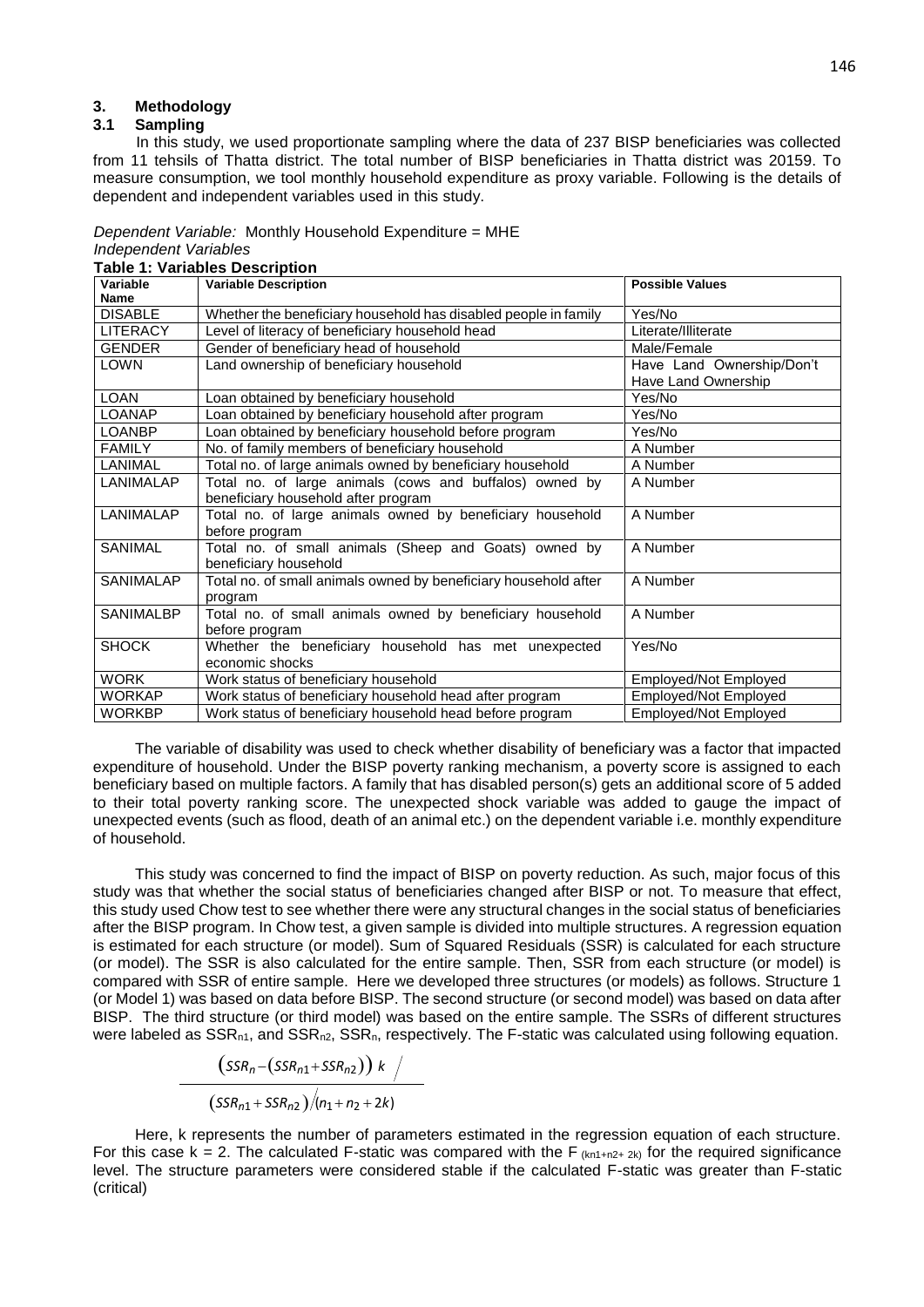# **4. Results and Discussion**

# **4.1 Impact of BISP**

92.1% of heads of household were unemployed before the start of BISP. Only 7.9% of household head were employed before the start of BISP. After the BISP started, 79.2% of head of household were unemployed while 20.8% were employed. That shows BISP was helpful in making people work and earn. Before BISP, 59.1% participants had no small animals. Out of remaining respondents, 28.3% had 2-4 small animals, 10.2% had 5-10 small animals, and only 2.4% had 5-10 small animals. After BISO started, the percentage of respondents having 2-4 small animals increased to 68.1% and percentage of respondents having 5-10 small animals increased to 23.5%. Before the start of BISP, 35.3% of respondents had no large animals. 47.1% respondents had 1 large animal while 17.6% had 2 large animals. After the BISP program, the statistics remained the same. One possible reason for this was that the cash transfers made to beneficiaries under BISP were not large enough. As such, beneficiaries were not able to purchase more large animals because they were costly.

Out of 237 beneficiaries, 47.3% obtained loans while 52.7% did not obtain any loan. 61.3% beneficiaries had obtained loans after BISP started while 38.7% did not obtain loans. It can be seen that BISP increased the number of people availing the loan facility. It can also be inferred that BISP program was helpful in increasing the creditworthiness of the beneficiaries. Table 1 shows comparative descriptive statistics of household expenditures before and after BISP started. It can be seen that BISP increased the monthly household expenditures by 32%. It can also be inferred that consumption of households also increased. Since consumption increased that also means welfare of people was increased that in turn reduced poverty level of people.

| <b>Monthly Expenditures</b><br>of 237 households | <b>Before BISP Started</b> |          |         | <b>After BISP Started</b> |          |            |  |
|--------------------------------------------------|----------------------------|----------|---------|---------------------------|----------|------------|--|
|                                                  | Min                        | Max      | Mean    | Min                       | Max      | Mean       |  |
|                                                  | 2100.                      | 25000.00 | 839.235 | 3100.00                   | 33000.00 | 13156.7432 |  |

| 4.2 | <b>Testing for Structural Changes in Social Status</b> |  |  |  |  |  |
|-----|--------------------------------------------------------|--|--|--|--|--|
|-----|--------------------------------------------------------|--|--|--|--|--|

As mentioned earlier, this study used Chow test to check the change in social status of beneficiaries before and after BISP. In the first step, we estimated the OLS regression equation of model using data before BISP. Equation 1 is the regression equation of structure 1 (or model 1).

## *Equation 1*

MHE =  $β$ o +  $β$ <sub>1</sub> (FAMILY) +  $β$ 2 (GENDER) +  $β$ 3 (WORKBP) +  $β$ 4 (LITERACY) +  $β$ 5 (LOWN) +  $β$ 6 (DISABLE) β7 (SHOCK) + β8 (LOANBP) + β9 (SANIMALBP) + µ

Once the regress equation was estimated, the RSS of this model was estimated. The RSS of this model was 13.32. In the second step, we estimated the OLS regression equation of model using data after BISP. Equation 1 is the regression equation of structure 2 (or model 2).

*Equation 2* MHE =  $βo + β1$  (FAMILY) +  $β2$  (GENDER) +  $β3$  (WORKAP) +  $β4$  LITERACY) +  $β5$  (LOWN) +  $β6$ (DISABLE) β7 (SHOCK) + β8 (LOANAP) + β9 (SANIMALAP) + β10 (LANIMALAP) + µ

Once the regress equation was estimated, the RSS of this model was estimated. The RSS of this model was 18.89. In the third step, we estimated the OLS regression equation of combines model using data before and after BISP. Equation 3 is the regression equation of structure 3 (or model 3).

*Equation 3* MHE =  $β$ o +  $β$ 1 (FAMILY) +  $β$ 2 (GENDER) +  $β$ 3 (WORK) +  $β$ 4 LITERACY) +  $β$ 5 (LOWN) +  $β$ 6 (DISABLE) β7 (SHOCK) + β8 (LOAN) + β9 (SANIMAL) + β10 (LANIMAL) + µ

Once the regress equation was estimated, the RSS of this model was estimated. The RSS of this model was 36.29.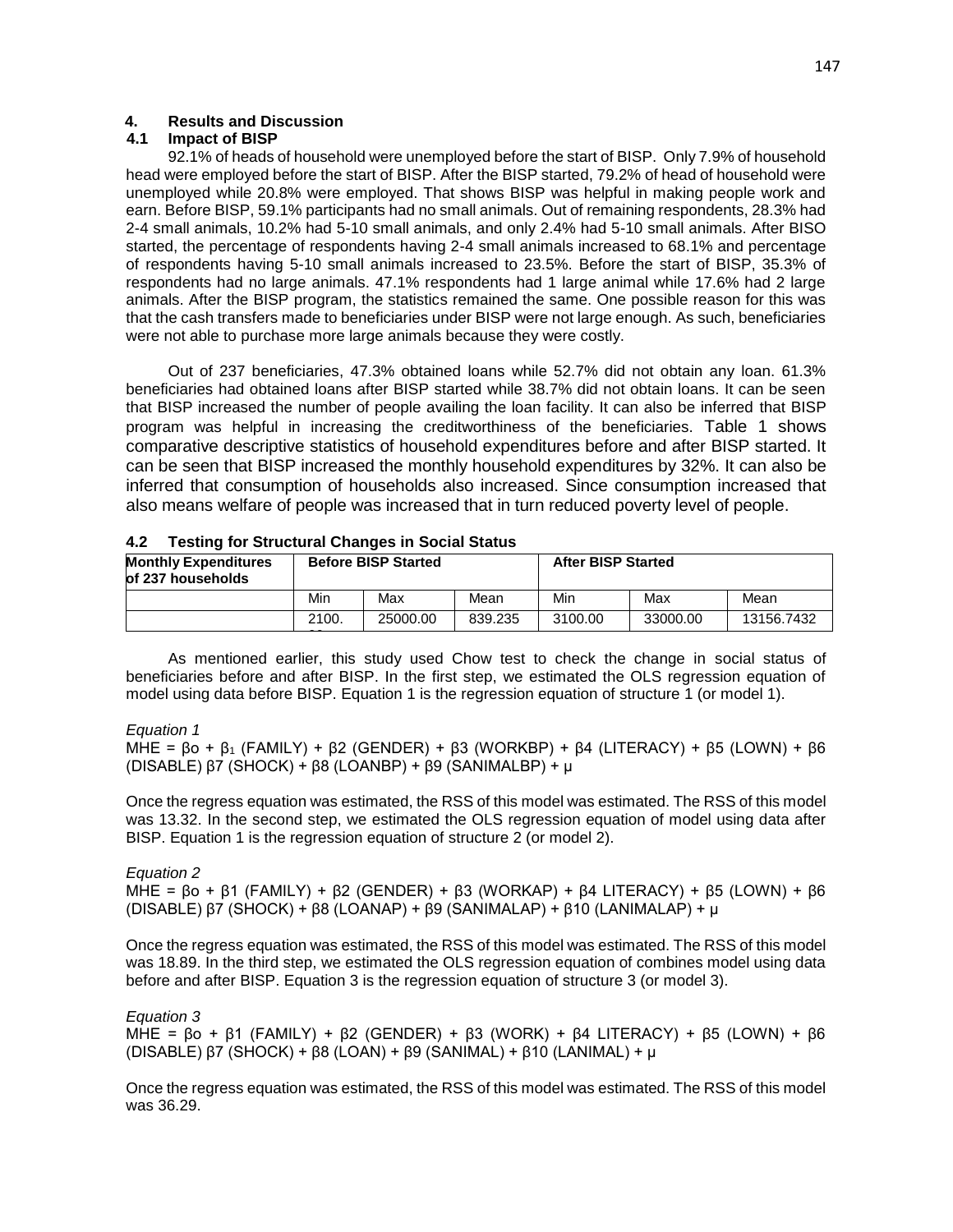$$
F = \frac{RSS_c - \frac{(RSS_b + RSS_a)}{k}}{RSS_b + RSS_a}
$$

Where  $RSS<sub>c</sub> = Residual Sum of Square (combine)$  $RSS_b = Residual Sum of Square (before)$  $RSS<sub>a</sub> = Residual Sum of Square (after)$  $k =$  Number of parameters  $n =$  Number of observations (total sample including before and combine)

```
F = [36.29-(13.32+18.89)/11]
```

```
 (13.32+18.8)/(474-2*11)
F = 0.371/0.071F = 5.22
```
The critical value of F was 2.51 at 1% level of confidence. The calculated F-static was 5.22. Hence F-calculated was greater than F-critical. That shows a structural break in social status of beneficiaries before and after BISP started.

Table 2 shows a summary of regression analysis. The Table 2 shows how this structural break occurred. Number of family members remained a significant factor in enhancing consumption before and after BISP. In fact, its impact increased after BISP. Gender was not a significant factor in consumption both before and after BISP. That shows the change in social status and increase in consumption is not affected by the gender of the beneficiary. This finding is important given that Pakistan is considered a male-dominated society and women are generally not the bread and butter earners of the household. As expected, work status of head of household remained a significant factor in change of social status and increased consumption. Surprisingly, literacy was not found to be a significant factor in change of social status and consumption. Land ownership was not significant but presence of disabled persons in the family did significant affected beneficiary social status and consumption pattern. Unexpected shocks did not appear to have significant impact on dependent variable. The loan obtained was not significant before BISP but became significant after BISP. That shows BISP enhanced creditworthiness of the beneficiaries. As such, beneficiaries were now able to avail loan facilities that were actually helpful in enhancing their social status and increased consumption. The ownership of small animals was not a significant factor but the ownership of large animals was a significant. The ownership of large animals was significant both before and after BISP. In fact, both its significant and impact on change in consumption increased after BISP.

| rable 2. Julilliai y of Regiession Analysis. Mouel Companson |      |         |             |            |         |             |
|--------------------------------------------------------------|------|---------|-------------|------------|---------|-------------|
| Before BISP                                                  |      |         |             | After BISP |         |             |
| Variable                                                     | Sign | p-value | Coefficient | Sign.      | p-value | Coefficient |
| <b>FAMILY</b>                                                | ÷    | 0.000   | .052        | $\pm$      | 0.000   | .069        |
| <b>GENDER</b>                                                | ÷    | 0.031   | .141        | $\div$     | 0.032   | .279        |
| <b>WORK</b>                                                  | ÷    | 0.000   | .754        | $\div$     | 0.000   | .732        |
| LITERACY                                                     | ÷    | 0.072   | .069        | $\div$     | 0.092   | .072        |
| LOWN                                                         |      | 0.062   | $-.048$     |            | 0.063   | $-.034$     |
| <b>DISABLE</b>                                               | ÷    | 0.000   | .243        | $\div$     | 0.000   | .252        |
| <b>SHOCK</b>                                                 | ÷    | 0.061   | .038        | $\div$     | 0.076   | .042        |
| <b>LOAN</b>                                                  | ÷    | 0.072   | .089        | $\div$     | 0.044   | .141        |
| <b>SANIMAL</b>                                               | ÷    | 0.062   | .008        | $\div$     | 0.075   | .0139       |
| LANIMAL                                                      |      | 0.042   | .126        | $\ddot{}$  | 0.033   | .138        |